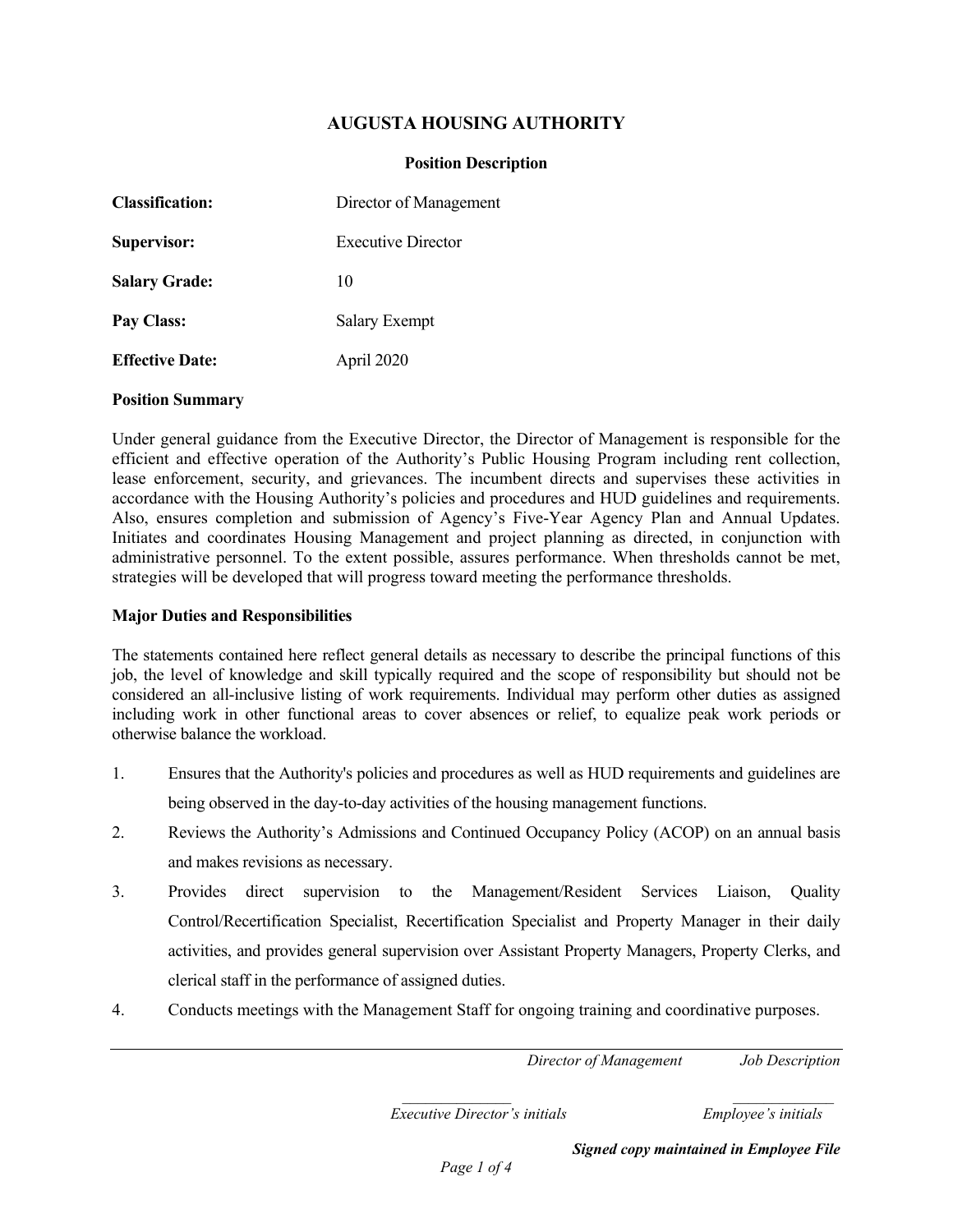- 5. Represents the Authority in court concerning evictions for non-payment of rent, lease violations and provides the attorney with information concerning all other evictions. Serves as a witness on behalf of the Authority when necessary.
- 6. Reviews all dispossessory affidavits monthly, processes according to Authority policy and forwards to legal counsel.
- 7. Directs all facets of housing operations, including supervision of Management staff in the occupancy, collection, resident services, maintenance and administrative functions.
- 8. Ensures that developments operate within budget parameters.
- 9. Assists Finance Department with bank reconciliation when necessary.
- 10. Receives resident complaints concerning Housing activities and resolves in a satisfactory manner according to Authority policy.
- 11. Performs frequent visits and inspections of each property under management.
- 12. Assists Property Manager and other Management staff with home visits as needed.
- 13. Follows up with Management Staff concerning delinquent accounts and takes corrective action as necessary.
- 14. Ensures that the duties and responsibilities of subordinates are clearly defined and verifies position descriptions of all jobs in the Management Department. Recommends employee disciplinary actions to the Director of Human Resources. Conducts interviews with the Director of Human Resources when necessary.
- 15. Recommends major changes in the form, size, and methods of the Management Department to meet changing conditions and requirements to the Executive Director.
- 16. Ensures personnel are kept fully informed of all pertinent Housing Authority and HUD policies and regulations.
- 17. Performs administrative functions such as review requests for vacation, sick leave, tardiness, counseling, etc.
- 18. Prepares reports and presentations for the Executive Director and the Board of Commissioners.
- 19. Assists the Executive Director and Director of Finance with the development of project-based budgets. Submits regular reports as required to ensure sites operate within budget parameters.
- 20. Attends Resident Advisory and Interdevelopment Resident Association (IDRA) meetings.
- 21. Conducts informal hearings and attends all formal hearings.
- 22. Attends workshops and training seminars as directed by Executive Director.

*Director of Management Job Description*

 *\_\_\_\_\_\_\_\_\_\_\_\_\_\_ \_\_\_\_\_\_\_\_\_\_\_\_\_ Executive Director's initials Employee's initials*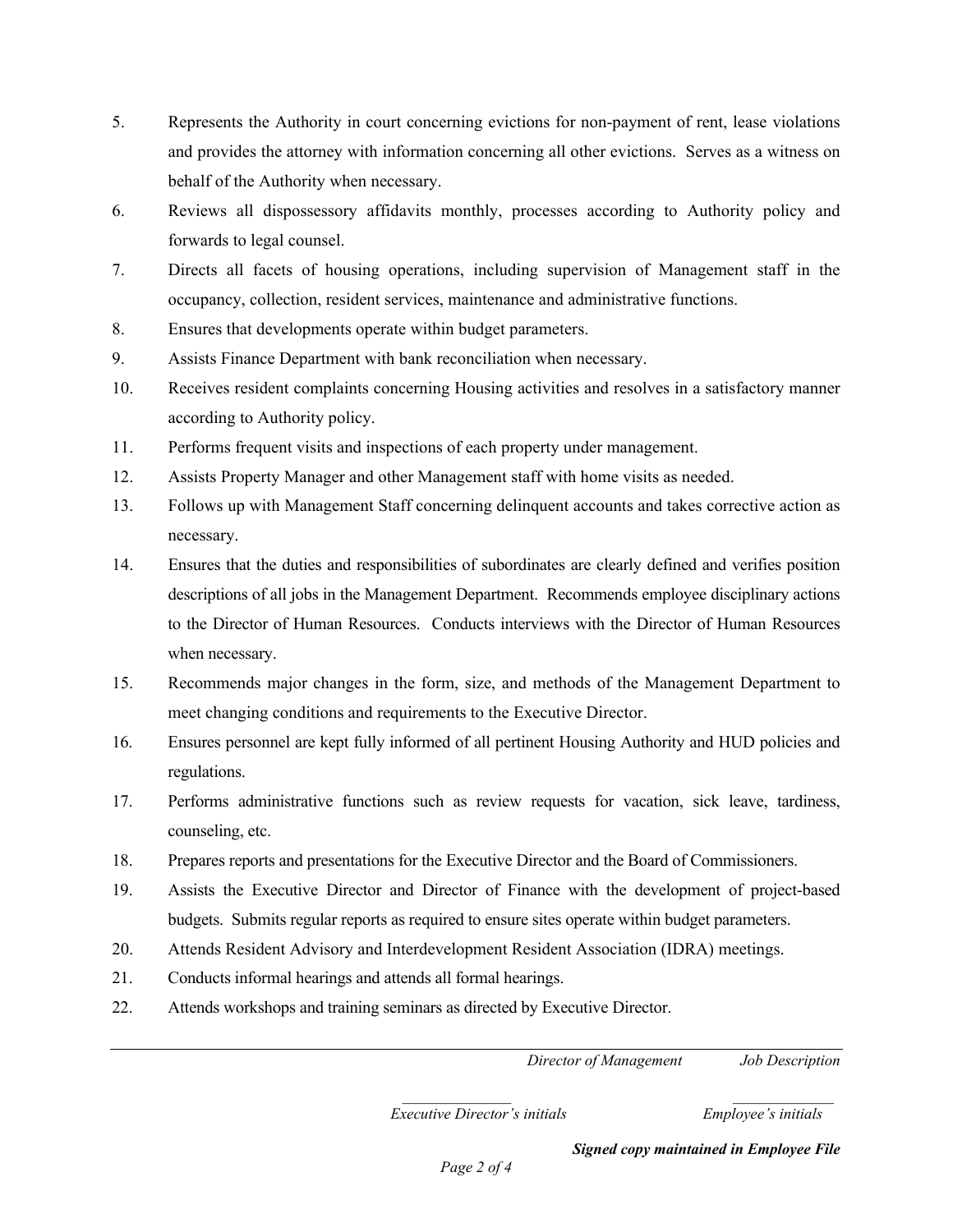- 23. Assists the Director of Maintenance with maintenance emergencies. Ensures proper notification is received by residents for maintenance annual inspections, pest control, etc.
- 24. May represent the Authority in court for disputes of Merchants Credit Bureau accounts.
- 25. Processes resident reports (history) for bankruptcy, etc.
- 26. Assists local law enforcement agency and social service providers in serving residents and addressing their needs.
- 27. May serve as Agency representative for Augusta Task Force for the homeless.
- 28. Prepares, completes and submits the Authority's Five-Year Agency Plan and subsequent Annual Updates in accordance with all HUD regulatory requirements.
- 29. Performs related duties as required or assigned by Executive Director.

# **Required Knowledge and Abilities**

- 1. Knowledge of the general operations and procedures of a Public Housing Agency (PHA).
- 2. Knowledge of the purposes, policies as established by the Admissions and Continued Occupancy Policy (ACOP) as well as PHA Annual and Five-Year Plans.
- 3. Knowledge of the local, state, and federal laws governing public and other subsidized housing programs including health and fire regulations, landlord/tenant regulations, leasing of property and evictions.
- 4. Knowledge of public housing activities and operations at the federal, state, and local levels in both the public and private sectors.
- 5. Knowledge of report preparation techniques and procedures and a demonstrated ability to prepare and evaluate professional and technical reports and other documents.
- 6. Knowledge office equipment including copiers, personal computers, mainframe terminals, calculators, facsimile machines, etc.
- 7. Ability to understand, act on, and interpret policies, regulations, and procedures as set forth by the Housing Authority and/or HUD.
- 8. Ability to plan, organize, and develop a wide variety of operational and management programs and procedures.
- 9. Ability to establish, monitor, and achieve objectives through skillful delegation of duties.
- 10. Ability to effectively orient other workers and to explain organizational policies, rules, regulations, and procedures.

*Director of Management Job Description*

 *\_\_\_\_\_\_\_\_\_\_\_\_\_\_ \_\_\_\_\_\_\_\_\_\_\_\_\_ Executive Director's initials Employee's initials*